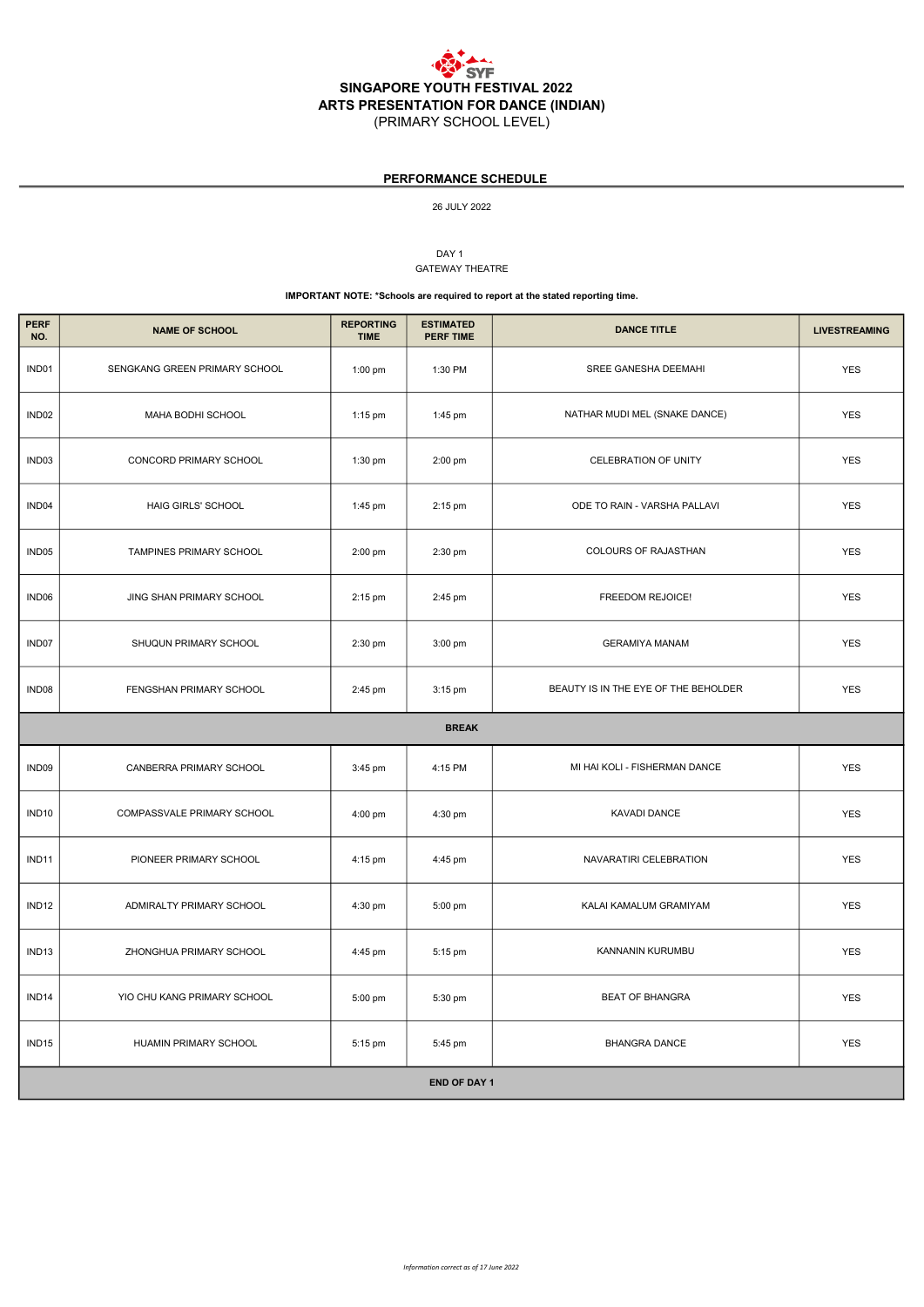

DAY 2 GATEWAY THEATRE

| <b>PERF</b><br>NO.       | <b>NAME OF SCHOOL</b>         | <b>REPORTING</b><br><b>TIME</b> | <b>ESTIMATED PERF</b><br><b>TIME</b> | <b>DANCE TITLE</b>    | <b>LIVESTREAMING</b> |  |  |
|--------------------------|-------------------------------|---------------------------------|--------------------------------------|-----------------------|----------------------|--|--|
| IND <sub>16</sub>        | ROSYTH SCHOOL                 | 10:30 am                        | 11:00 AM                             | THIRUVIZHA (FESTIVAL) | <b>YES</b>           |  |  |
| IND17                    | AHMAD IBRAHIM PRIMARY SCHOOL  | 10:45 am                        | 11:15 am                             | CHARISHNU             | <b>YES</b>           |  |  |
| IND <sub>18</sub>        | QUEENSTOWN PRIMARY SCHOOL     | 11:00 am                        | 11:30 am                             | DANCE OF HOLI         | <b>YES</b>           |  |  |
| IND <sub>19</sub>        | TELOK KURAU PRIMARY SCHOOL    | 11:15 am                        | 11:45 am                             | MAYILIRAGAE           | <b>YES</b>           |  |  |
| IND <sub>20</sub>        | FERNVALE PRIMARY SCHOOL       | 11:30 am                        | 12:00 pm                             | <b>DANDIYA BEATS</b>  | <b>YES</b>           |  |  |
| IND <sub>21</sub>        | <b>LIANHUA PRIMARY SCHOOL</b> | 11:45 am                        | 12:15 pm                             | A DANCE WITH NATURE   | <b>YES</b>           |  |  |
| IND <sub>22</sub>        | YISHUN PRIMARY SCHOOL         | 12:00 pm                        | 12:30 pm                             | OM NAMA SHIVAYA       | <b>YES</b>           |  |  |
| IND <sub>23</sub>        | RAFFLES GIRLS' PRIMARY SCHOOL | 12:15 pm                        | 12:45 pm                             | <b>VILLAGE DANCE</b>  | <b>YES</b>           |  |  |
| <b>BREAK &amp; LUNCH</b> |                               |                                 |                                      |                       |                      |  |  |
| IND <sub>24</sub>        | SOUTH VIEW PRIMARY SCHOOL     | 1:45 pm                         | 2:15 PM                              | THIRUPUGAZH ALARIPPU  | <b>YES</b>           |  |  |
| IND <sub>25</sub>        | ZHANGDE PRIMARY SCHOOL        | 2:00 pm                         | 2:30 pm                              | KURATHI NADANAM       | <b>YES</b>           |  |  |
| IND <sub>26</sub>        | BUKIT VIEW PRIMARY SCHOOL     | 2:15 pm                         | 2:45 pm                              | NRITTA LAHARI         | <b>YES</b>           |  |  |
| IND <sub>27</sub>        | MAYFLOWER PRIMARY SCHOOL      | 2:30 pm                         | 3:00 pm                              | <b>DANCE JAM</b>      | <b>YES</b>           |  |  |
| IND <sub>28</sub>        | EAST SPRING PRIMARY SCHOOL    | 2:45 pm                         | 3:15 pm                              | <b>OM SHANTI</b>      | <b>YES</b>           |  |  |
| IND <sub>29</sub>        | QIHUA PRIMARY SCHOOL          | 3:00 pm                         | 3:30 pm                              | GANESHA KAUTUVAM      | <b>YES</b>           |  |  |
| IND30                    | XISHAN PRIMARY SCHOOL         | 3:15 pm                         | 3:45 pm                              | THILLANA              | <b>YES</b>           |  |  |
| <b>BREAK</b>             |                               |                                 |                                      |                       |                      |  |  |

| IND31               | LAKESIDE PRIMARY SCHOOL            | 4:15 pm   | 4:45 PM | JOY IN DANCE              | <b>YES</b> |
|---------------------|------------------------------------|-----------|---------|---------------------------|------------|
| IND32               | WOODLANDS RING PRIMARY SCHOOL      | 4:30 pm   | 5:00 pm | BHAGYADA LAKSHMI BAARAMMA | <b>YES</b> |
| IND33               | <b>GREENWOOD PRIMARY SCHOOL</b>    | 4:45 pm   | 5:15 pm | PEACOCK ALARIPPU          | <b>YES</b> |
| IND34               | CHUA CHU KANG PRIMARY SCHOOL       | 5:00 pm   | 5:30 pm | <b>ESSENCE OF GUJARAT</b> | <b>YES</b> |
| IND35               | <b>GAN ENG SENG PRIMARY SCHOOL</b> | $5:15$ pm | 5:45 pm | THILLANA IN HARMONY       | <b>YES</b> |
| <b>END OF DAY 2</b> |                                    |           |         |                           |            |

# PERFORMANCE SCHEDULE

#### 27 JULY 2022

### IMPORTANT NOTE: \*Schools are required to report at the stated reporting time.